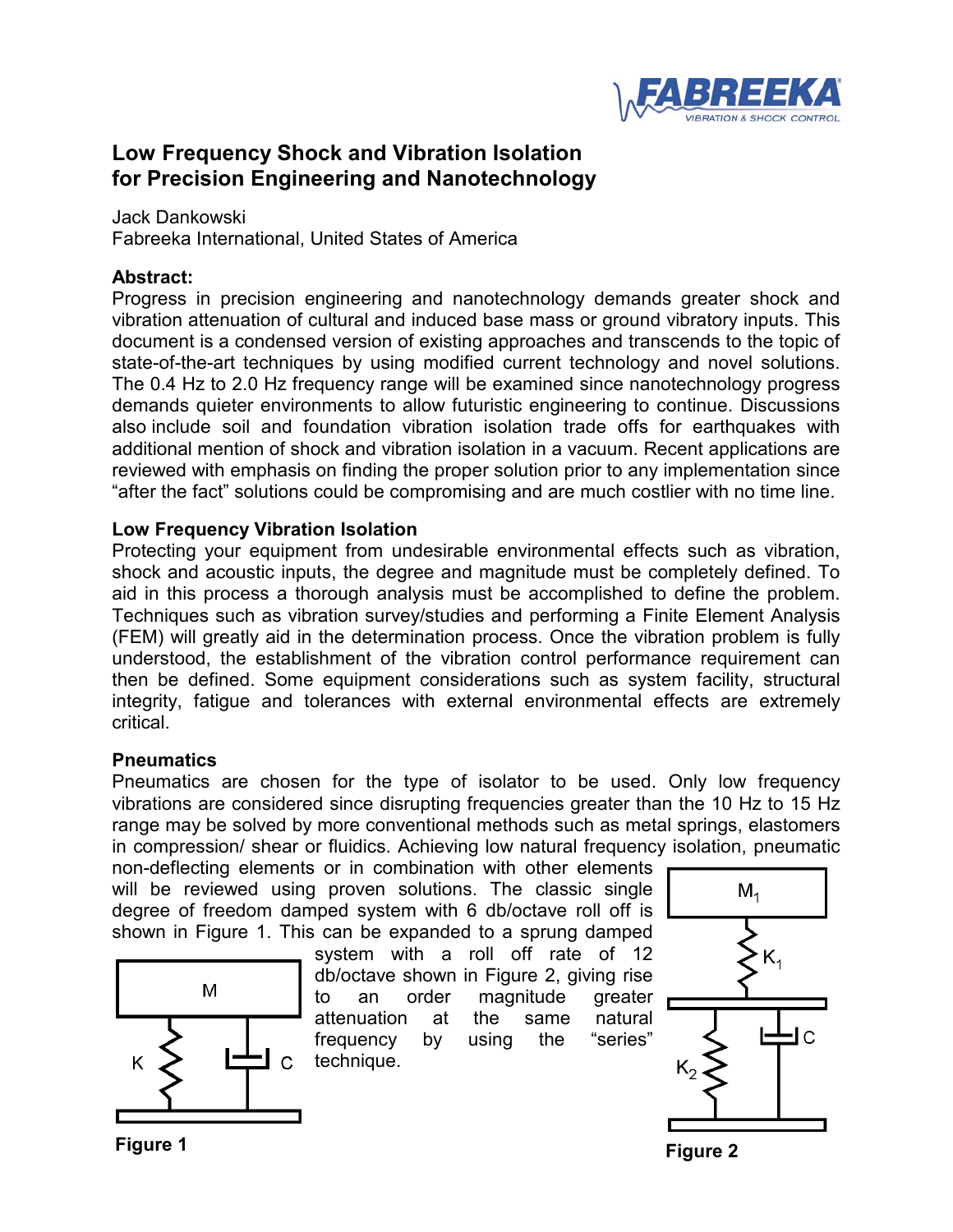### *Fabreeka International, Inc.*

### **Vertical Isolation**

This type of pneumatic isolator (Figure 3) uses dual chambers, primarily the upper chamber as the spring chamber  $V_S$  (K<sub>1</sub>) and the lower chamber  $V_D$  acting as the K<sub>2</sub> with Damping C. The damping chamber is separate from the spring chamber and connected by pneumatic tubing. External damping adjustments may also be employed for field adjustment. This non passive system controls the spring chamber piston by using a servo controlled valve with gain adjustments, allowing the pressurized gas to flow into or out of the isolator to maintain the "no spring deflection" feature. This type of system may take on different shapes since only the isolator volume is critical as shown below in equation Ref (1).



### **Figure 3**

This method and variations of same have successfully been used to support nanocenter technology throughout the world. Isolator natural frequencies have been as low as the 0.4 Hz to 0.5 Hz range. Isolators of this type can now support up to 70 metric tons per isolator, thus offering the most economical solution of all for the large/heavy requirements by using less isolators.

To make effective use of this isolator feature, a rigid payload base must be used. If a soft structure/payload is to be isolated, it must be mounted on a rigid mass/base to eliminate the "wet noodle" effect of some payloads since the wet noodle will result in an indeterminate faulty solution. This design criteria is best left to the experts in vibration isolation of same.

One of the primary design goals of any payload/base design is to eliminate coupling effects that induce turning moments or rotational inputs due to geometrical conditions leading to a total composite center of gravity of the payload(s) and rigid mass/base not being at the elastic plane of the isolator. Linear reactions are more controllable subsequently offering a manageable solution when the total composite center of gravity (TCG) is at the elastic plane of the isolator.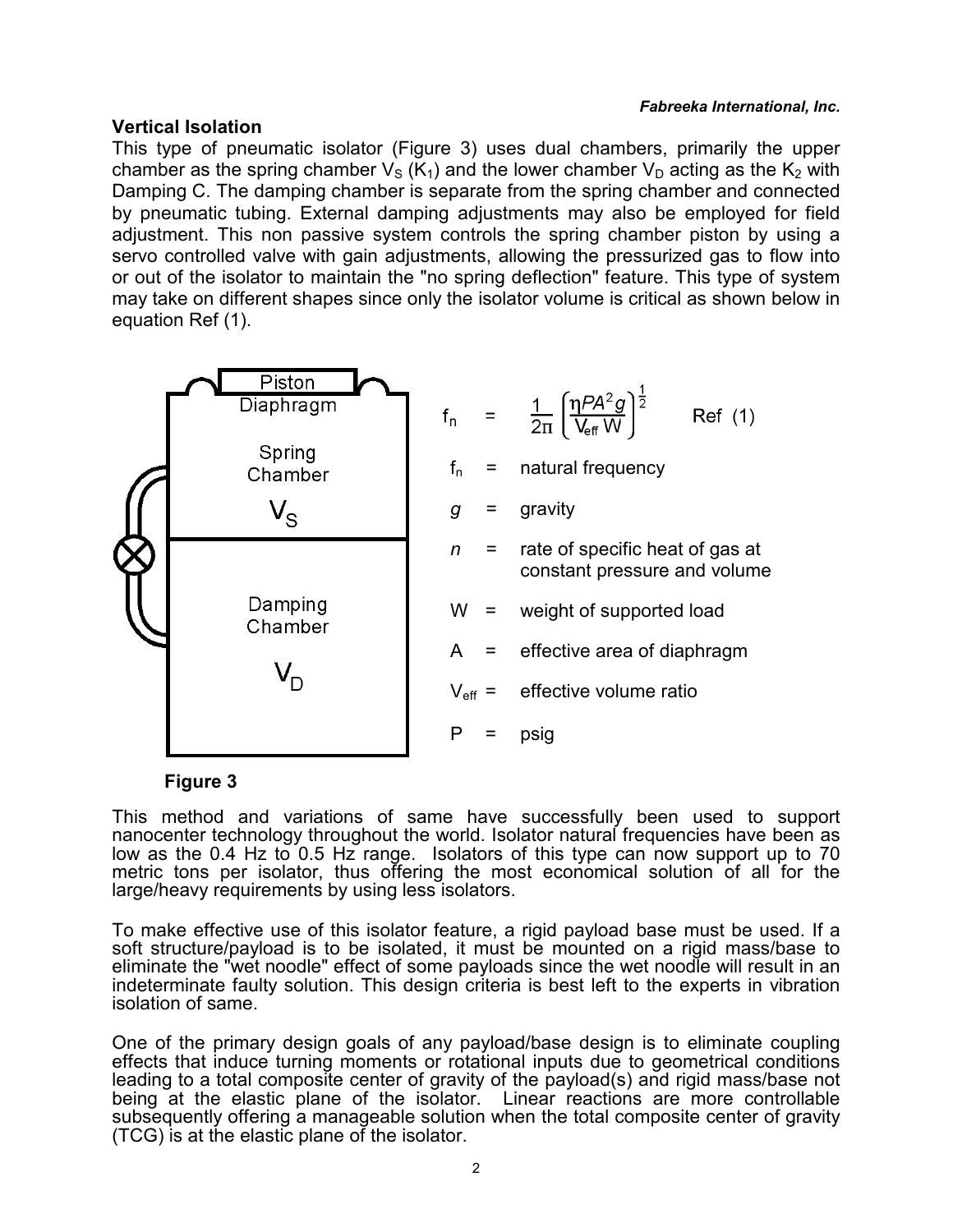#### *Fabreeka International, Inc.*

When using an elastomeric diaphragm, certain hysteresis effects become apparent at very low operation pressures such as 2 bar. As the pressure reduces, these effects eliminate the effectiveness of the pneumatic contribution of the isolator, therefore much higher pressures are used. Note in the equation (Ref 1) the pressure is proportional to the load (W) thus maintaining a constant natural frequency when the load changes while employing a servo valves to maintain level. Elastomeric diaphragms should be less than 2 mm thick since thicker diaphragms, bladders or air bags transmit vibrations with low G inputs.

### **Horizontal Isolation**

When considering horizontal motions the diaphragm closely follows the empirical equation described by:

$$
F = 1.25 \text{ d}P\delta^{0.77}
$$

- *F* = Horizontal force (pounds)
- *d* = effective diaphragm area (inches)
- *P* = absolute isolator pressure (psi)
- $\delta$  = piston deflection (inches)
- 1.25 = developed constant



A lower horizontal natural frequency can be developed. When resulting natural frequencies are approximately 2 Hz specially designed pendulums are adapted to the isolator to achieve  $f_n < 0.4$ as a function of space. The use of pendulums may appear to be a simple approach to lower the isolator natural frequency. However, one must consider type(s) which may be selected versus the negatives of the specific choice. Bifilar, multi-coupling, rod and cables may be some of the obvious choices. Since the equation for a pendulum is nonlinear, the use of a pendulum should be limited to a displacement of a maximum of 8E. Additionally, any restoring force, if any, other than gravity must also be considered to achieve a complete solution. Specially designed elastomeric diaphragms may also reduce the horizontal natural frequency to approach 1 Hz.

### **Two Degrees of Freedom**

Extend design philosophy into Figure 4 and design by using the series method. This provides a 24 db/octave roll off but with a lower overall fundamental frequency. The primary natural frequency ( $f_{n1}$ ) and a secondary natural frequency ( $f_{n2}$ ) where  $f_{n2}$  >  $f_{n1}$  for M<sub>3</sub> or  $f_{n3} \gg f_{n1}$  for M<sub>4</sub> is preferred, depending on the spring rate ratio K<sub>1</sub> / K<sub>3</sub>, K<sub>2</sub> / K<sub>4</sub> and the mass ratio M<sub>3</sub> / M<sub>4</sub> where M<sub>4</sub> >  $M<sub>3</sub>$ .

Using this approach isolation at frequencies beyond  $f<sub>2</sub>$  offer a superior roll off rate required for extremely vibration sensitive equipment such as calibration of laser gyros. This type of use of pneumatic isolators offers four (4) times more isolation than a standard isolator shown in Figure 1.